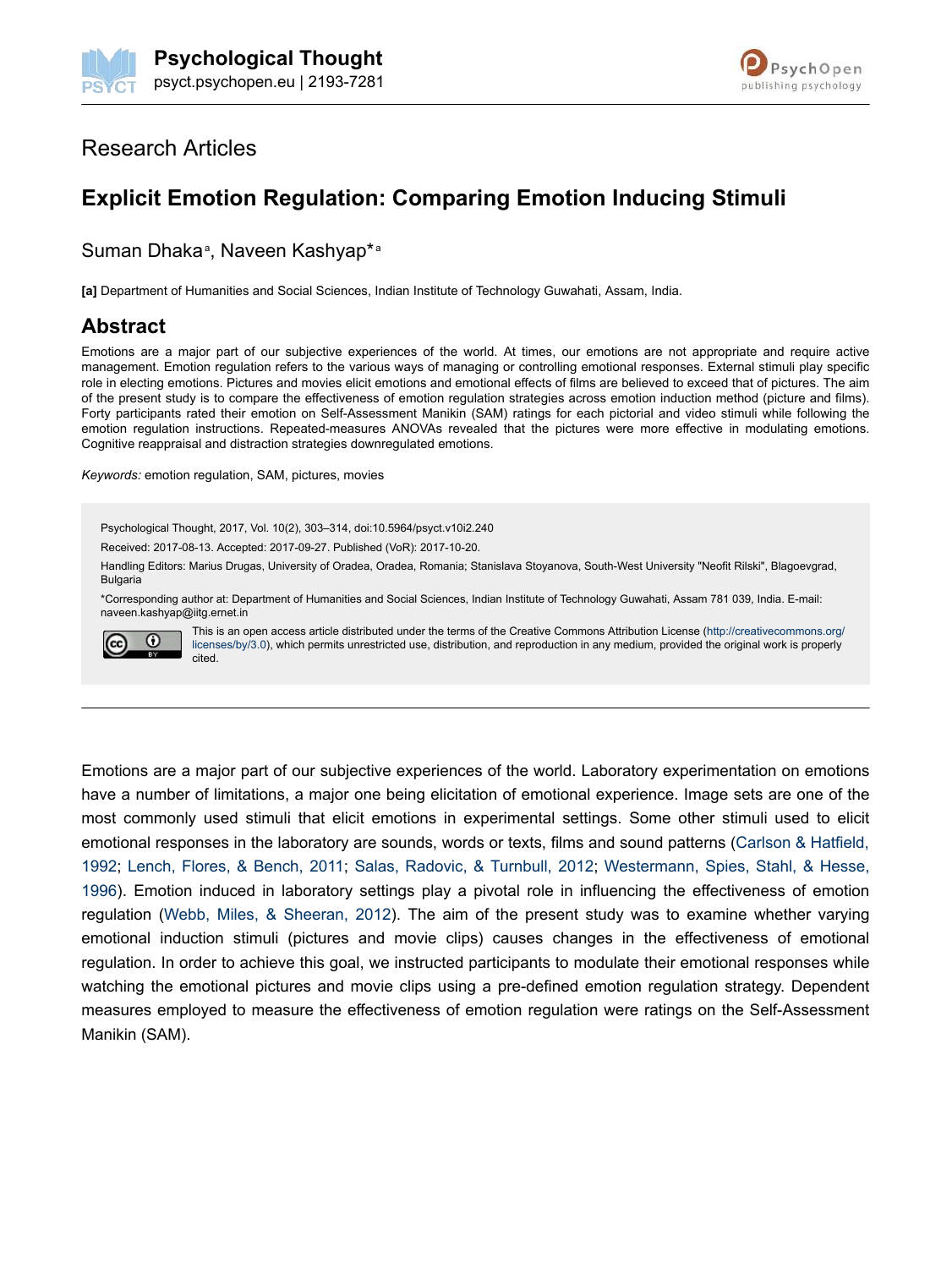### **Emotion Regulation (ER)**

The process that modulates our emotional state and related behaviour is termed emotion regulation (ER) (Gross, 1998b; Gross & Feldman Barrett, 2011). ER is a tangible approach to managing emotions. Two popular approaches explain the emotion regulation process. The process model of emotion (Gross, 1998a) describes ER in terms of the time course of regulatory processes in regulation. Koole (2009) describes the ER process in terms of its motivational functionality. In the present study, we have used the process model of emotion regulation that has its grounding on the appraisal theory of emotion (Gross & Feldman Barrett, 2011). In the present paper, we have used the explicit emotion regulation approaches, as the subjects were aware of the emotional cues, resulting emotions and the regulation strategy required to downregulated emotional state.

### **Emotion Induction and Emotion Regulation**

Emotion regulation studies so far have mostly focused on the type of strategy and its effect of emotional reactivity. To the best of author's knowledge, no study has attempted to establish link between stimuli inducing emotion (picture/video) and effectiveness of ER. The study of this link is important as emotion induction leads to generation of varied emotional states. These same emotional states when aversive are controlled through emotional regulation. Emotion regulation studies haves have used images taken from the International Affective Picture System (IAPS) as well as film clips (Bartolini, 2011; Gross & Levenson, 1995; Schaefer, Nils, Sanchez, & Philippot, 2010) as a standard for emotion induction. A film as emotion inducing stimuli is more advantageous than pictures as the dynamic nature of films make them more similar to reality. The only studies we have come across that compared pictures and films studied emotional reactions to sexual stimulations (Julien & Over, 1988). Both the studies reported superior performance on films stimuli. We designed the present study to address the question how the nature of the stimulus per se, influences the effectiveness of emotion regulation.

In the present study, we propose to examine weather emotion regulation strategies differ on processing emotions generated through pictures/videos. The effective use of emotion regulation strategy is characterized by decreased intensity of negative emotion that is quantified using a seven-point Self-Assessment Manikin scale (SAM; Lang, Bradley, & Cuthbert, 2005). It was hypothesized that mode of presentation (film) will be processed similar or better in explicit emotion regulation than pictures.

## **Methods**

### **Participants**

Forty undergraduate students (mean age - 21.4, all males) from Indian Institute of Technology Guwahati volunteered in exchange for partial credit toward a course requirement. Subjects had a normal or corrected-tonormal vision, and did not report any psychiatric disorders. Participants completed the following set of questionnaires: a personal data form including questions about age, gender eyesight etc. along with inform consent form, a mood questionnaire and positive and negative affect schedule (PANAS-X; Watson & Clark, 1999).

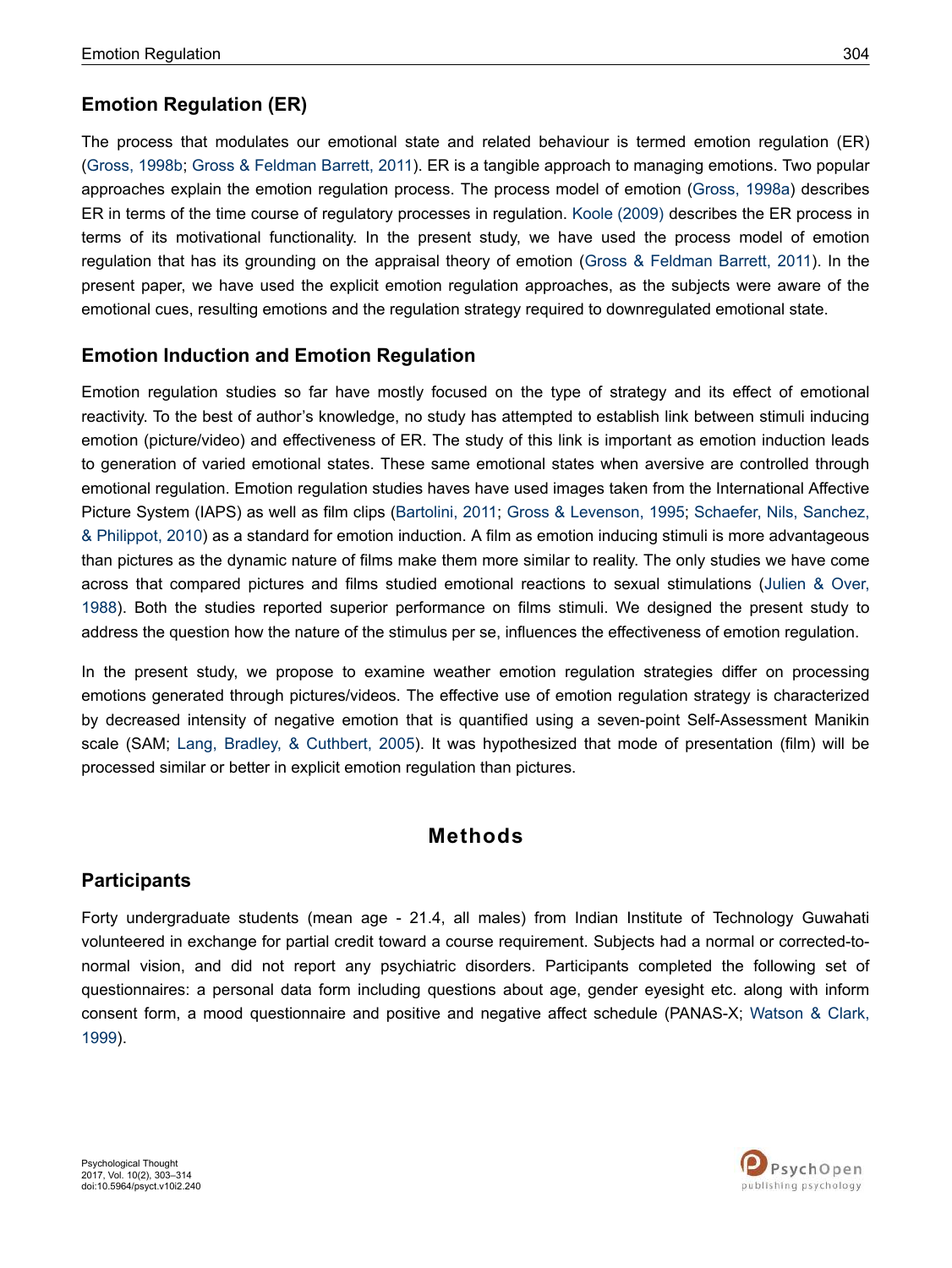## **Design**

Data was analysed using within subject 2 stimuli (picture, movie) x 5 affect (emotion view, situation selection, distraction, cognitive reappraisal, and suppression) repeated measure analysis of variance (ANOVA) where stimuli and affect were within subject factor and SAM rating (valance and arousal) of picture/video was dependent variable. The order of stimuli presentation was counter-balanced.

### **Material**

The emotional regulation task consisted of two hundred (100 negative and 100 neutral) valence pictures extracted from International Affective Pictures System (negative: mean valance = 2.62 ± 1.04; mean arousal = 5.81 ± 2.06) (Lang et al., 2005). The pictures were further divided into five blocks (view, selection, distraction, appraisal, suppression) with equal number of negative and neutral picture. Thus, the number of picture in each block was 40 (20 negative, 20 neutral) and the total number of pictures was 200 (40 x 5). Each picture stayed on screen for eight seconds preceded by a fixation cross (500 ms) at the centre of the screen and followed by a black screen. The order of picture presentation was randomized (Figure 1). During movie presentation participant viewed two minutes movie clips [(two negatives, two neutral) x five blocks = 20] in randomized order Movie clips were reproduced with permission (Rottenberg et al., 2007). LED monitor with display resolution 1920 x 1080 pixels presented the stimulus using E-prime (ver. 2.0.1) stimulus presentation software. Viewing distance was held constant at approximately 20 inches. The entire experiment took place in a sound-attenuated room.

*Emotion Regulation task*: Two hundred (negative and neutral) IAPS pictures served as test stimuli. The task consisted of two sessions. In the first session (practise), the subjects were trained on emotion regulation strategies. They were also made familiar with the task operations in this block. Session 2, consisted of the main task. The view block always appeared at the beginning and subjects were required to passively attend the displayed stimuli and later provide SAM ratings (arousal and valence) of their emotional state. The view block preceded the onset of regulation blocks (selection, distraction, appraisal and suppression) in random order. A five-minute gap separated block presentations. Subjects under regulation block attended the onscreen stimuli, regulated their emotional state (instruction for emotion regulation was block specific and preceded stimuli presentation) and provided ratings of their post regulation emotion state on the SAM (arousal and valence) scale. A minimum of seven days interval separated the picture and movie clip task. Movie clip trials followed the exact same task flow as the picture trial. The order of presentation of the movie and picture trial was counterbalanced across participants. (See Figure 1).

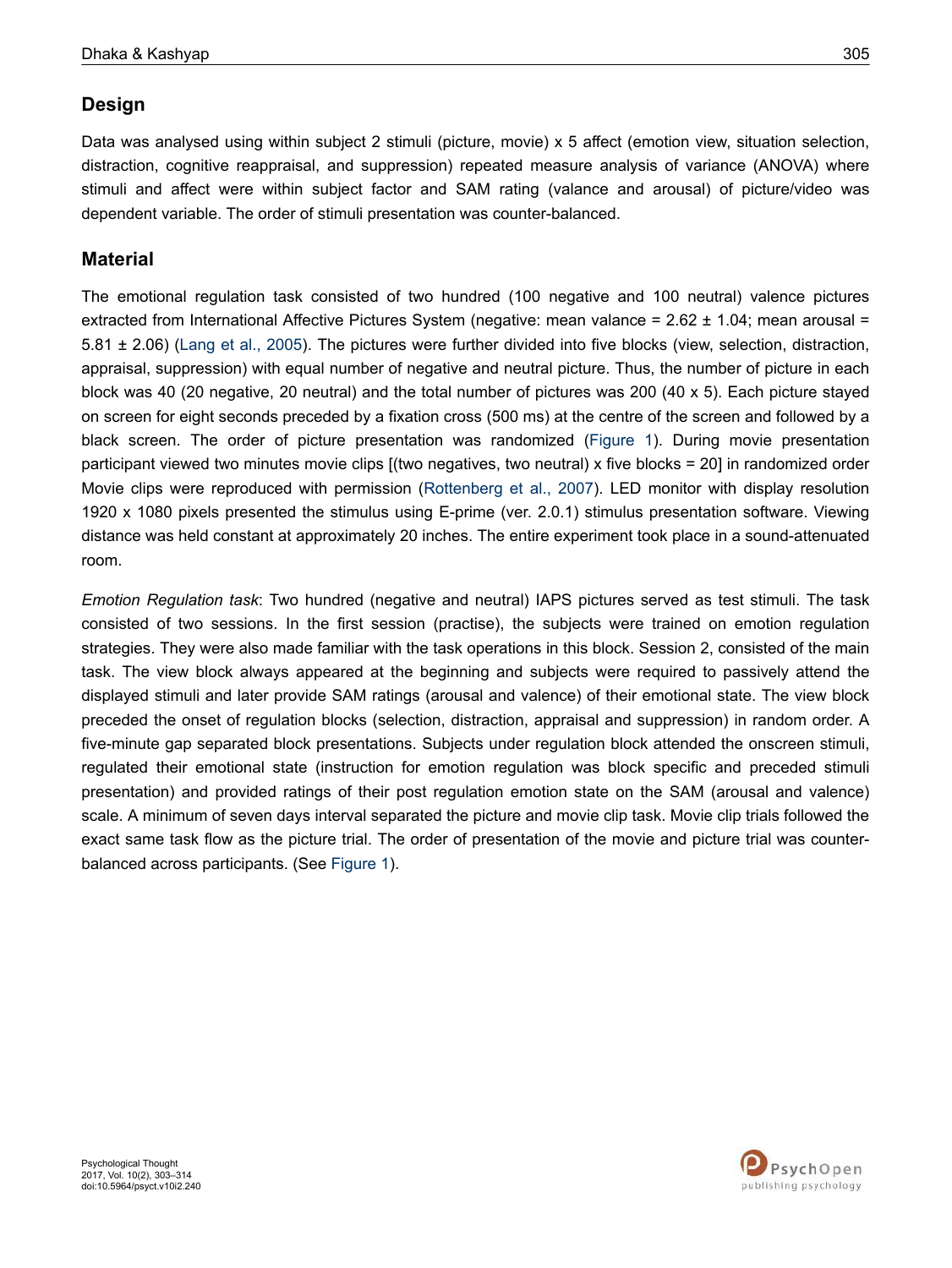

*Figure 1.* Design of the emotional behavioral task: (left) process flow for picture presentation; (right) process flow for the video presentation.

## **Procedure**

Subjects provided informed consent and demographic data at the start of the experiment. The experimenter briefed the subjects about the notion of emotion regulation and detailed procedure that they should follow for initiating emotion regulation using each strategy. Subjects performed practice session where they attended practice stimuli (pictures and movies), passively viewed or regulated emotion state and provided arousal and valence ratings on SAM scale. Practice stimuli were not included in the main task. During the main task subjects performed on blocks of stimuli in a manner similar to the practice session. Additionally, in the main session the experimenter carefully probed the subjects to report verbally the precise manner in which they implemented the regulation strategy after each instance of stimuli presentation. At the end of the main, experiment the subjects, debriefed and thanked for task participation

## **Data Analysis**

Data were analyzed using SPSS version 20. The threshold for statistical significance was set to  $p = 0.05$ .

## **Results**

## **PANAS and Mood Scores**

Positive and Negative Affective Schedule and Mood questionnaire were administered to rule out the existence of extreme positivity/negativity among the participants. Scores obtained from the participants on the positive/ negative scales were within normal range for all subjects (Positive scale = 3.1; Negative scale = 1.4) Similarly, mood questionnaires were included to monitor extreme mood shifts while participating in the experiment. The mean score for Mood questionnaire is  $17.62 \pm 2.28$  which is greater than 15, which indicates no mood discrepancy for all the participants

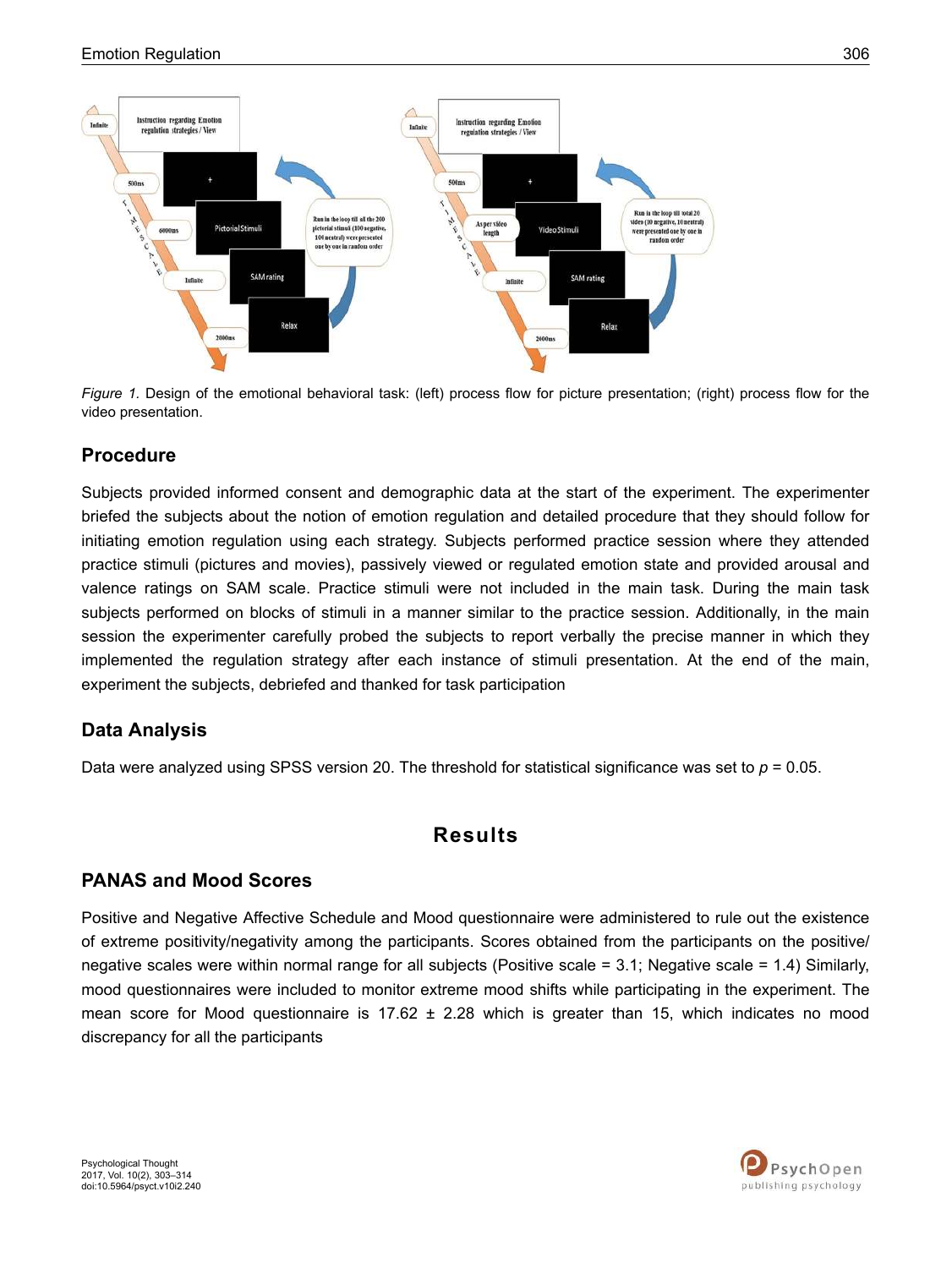### **Emotion Regulation and Stimuli**

Subjective ratings on valence and arousal dimension of SAM scale for each regulation strategy (selection, distraction, appraisal, and suppression) was paired with the ratings on the view strategy across both the picture and movie clip stimuli. Scores of each pair was subjected to within subject analysis of variance to analyse the effectiveness of emotion regulation strategy. ANOVA with stimuli [picture, movie clip] x strategy (view, selection, distraction, appraisal, suppression) as within subject factor and SAM rating for arousal and valence as dependent variable was performed for each pair of stimuli.

### **Arousal**

#### **Situation Selection**

Main effect of stimuli was not significant (*F*(1, 39) = 0.18, *p* > 0.05] which suggests that both the picture and movie clip generated similar arousal. Further, main effects of strategy was also not significant [*F*(1, 39) = 0.5, *p*  $> 0.05$ ]. The mean difference for pictorial stimuli in emotion group is 5.82  $\pm$  0.74 and in emotion regulation group is  $4.78 \pm 1.03$  similarly mean difference for movie stimuli in emotion group is  $6.02 \pm .59$  and in emotion regulation group is 5.89 ± 0.74 (Figure 2A). Stimuli x strategy interaction was not significant [*F*(1, 39) = 0.06, *p* > 0.05].



*Figure 2.* Arousal rating of negative affect across stimuli (mean ± *SD*): A) emotion view versus situation selection strategy; B) emotion view versus distraction strategy; C) emotion view versus cognitive appraisal strategy; D) emotion view versus suppression strategy.

### **Distraction**

Main effect of stimuli was not significant [*F*(1, 39) = 0.18, *p* > 0.05] which suggests that both the picture and movie clip generated similar arousal. Further, main effect of strategy was significant [*F*(1, 39) = 5.99, *p* < 0.05] which shows that distraction significantly lowered the arousal generated by viewing the stimuli. The mean difference for pictorial stimuli in emotion group is  $6.98 \pm 0.24$  and in emotion regulation group is 4.01  $\pm$  0.63. Similarly, mean difference for movie stimuli in emotion group is  $6.52 \pm .59$  and in emotion regulation group is 4.58 ± 0.47 (Figure 2B). Stimuli x strategy interaction was not significant [*F*(1, 39) = 0.09, *p* > 0.05].

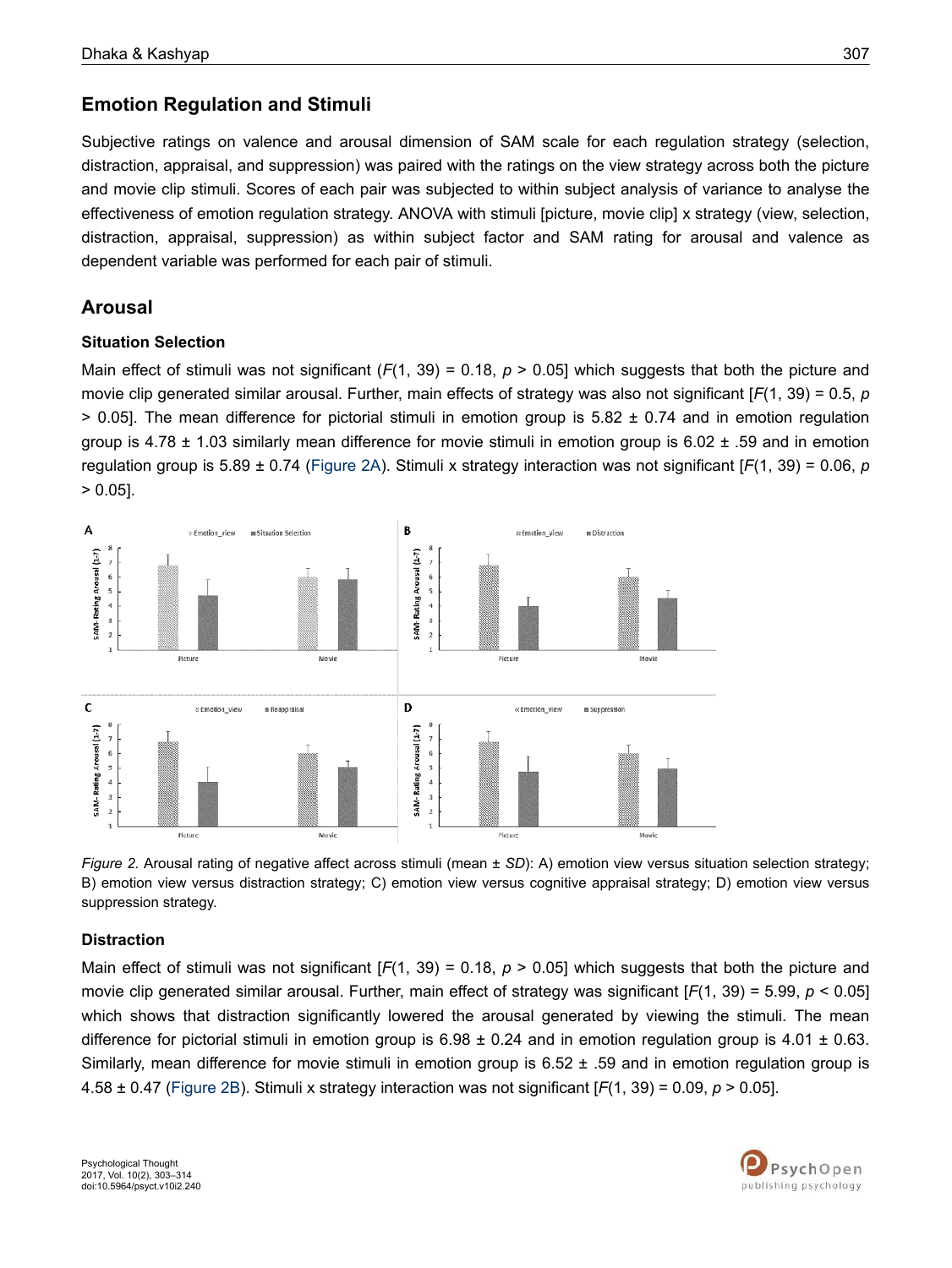#### **Cognitive Reappraisal**

There was no significant main effect of stimuli  $[F(1, 39) = 0.07, p > 0.05]$  suggesting the elicitation of similar arousal by both picture and movie clip. Main effect of strategy was however significant [*F*(1, 39) = 31.5, *p* < 0.01] which shows that cognitive appraisal significantly lowered the arousal generated by viewing the stimuli. The mean difference for pictorial stimuli in emotion group is  $6.28 \pm 0.24$  and in emotion regulation group is 4.08 ± 1.04 similarly mean difference for movie stimuli in emotion group is 6.09 ± .59 and in emotion regulation group is 5.09 ± 0.4 (Figure 2C). Stimuli x strategy interaction was not significant [*F*(1, 39) = 2.47, *p* > 0.05].

#### **Suppression**

There was no significant main effect of stimuli  $[F(1, 39) = 0.04, p > 0.05]$  which suggests nearly similar arousal states following the viewing of pictures and movie clips. Main effects of affect [F(1, 39) = 0.5, *p* > 0.05] interprets to insignificant differences between view and suppression in terms of regulating arousal generating by the stimuli. The mean difference for pictorial stimuli in emotion group is  $5.92 \pm 0.24$  and in emotion regulation group is 4.78 ± 1.03 similarly mean difference for movie stimuli in emotion group is 5.82 ± .19 and in emotion regulation group is 4.98 ± 0.74 (Figure 2D). Stimuli x strategy interaction was not significant [*F*(1, 39) = 0.008,  $p > 0.05$ ].

## **Valence Rating**

#### **Situation Selection**

There was no significant main effect of stimuli [*F*(1, 39) = 0.18, *p* > 0.05] which suggests pictures and movie clips were perceived has having the same type and degree of emotion. Main effects of strategy [*F*(1, 39) = 0.99, *p* > 0.05] were not significant suggesting the no emotion and regulation conditions were perceived as having similar type and degree of emotion. The mean difference for pictorial stimuli in emotion group is  $2.98 \pm 0.24$  and in emotion regulation group is  $2.01 \pm 0.63$  similarly mean difference for movie stimuli in emotion group is 3.02  $\pm$  .59 and in emotion regulation group is 2.58  $\pm$  0.47 (Figure 3A). Stimuli x strategy interaction was not significant [*F(*1, 39) = 0.62, *p* > 0.05].



*Figure 3.* Valence rating of negative affect across stimuli (mean ± *SD*): A) emotion view versus situation selection strategy; B) emotion view versus distraction strategy; C) emotion view versus cognitive appraisal strategy; D) emotion view versus suppression strategy.

Psychological Thought 2017, Vol. 10(2), 303–314 doi:10.5964/psyct.v10i2.240

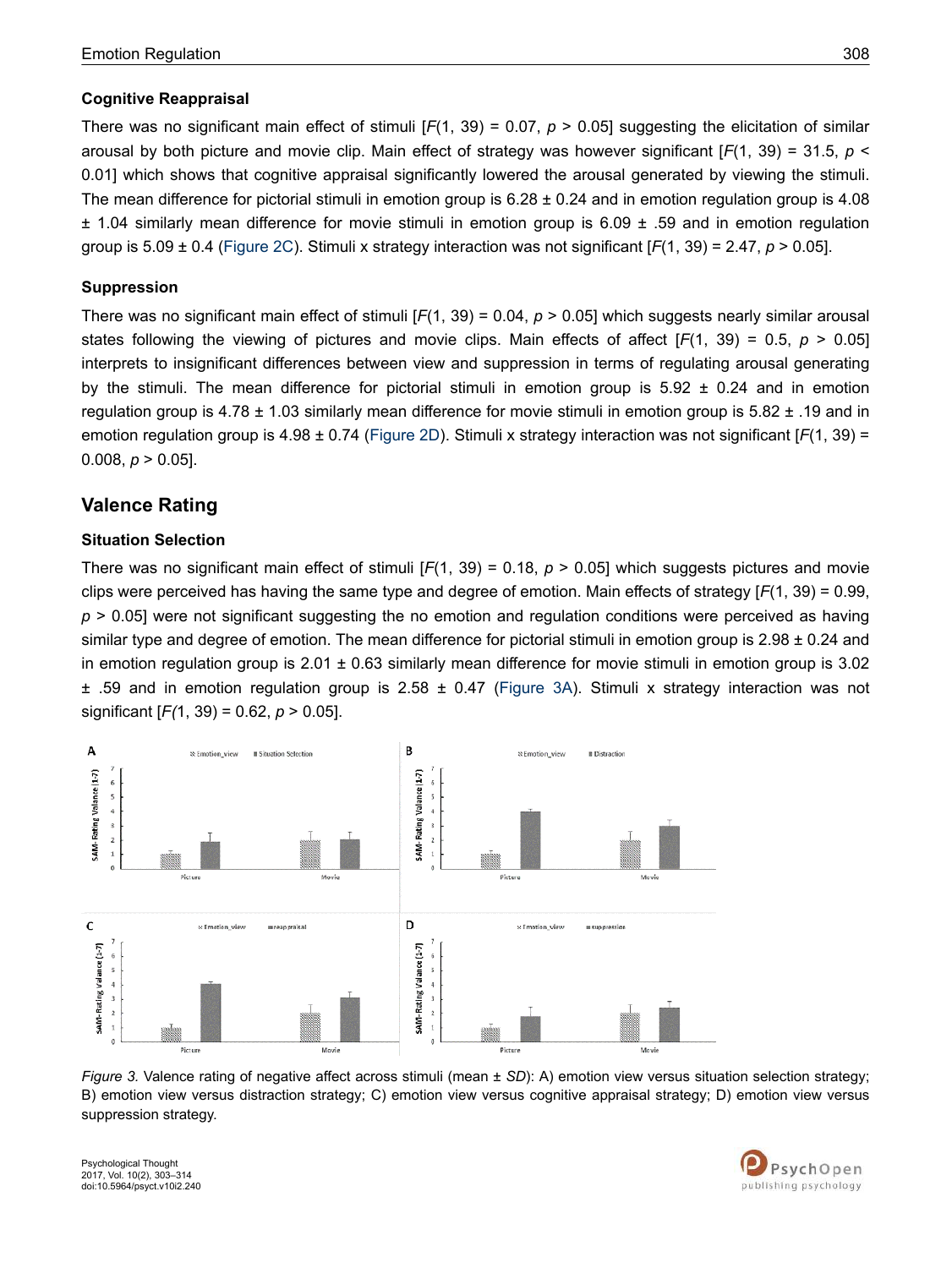#### **Distraction**

There was a significant main effect of stimuli [*F*(1, 39) = 21.07, *p* < 0.05] suggesting the pictures and movie clips were perceived by subjects has having varied emotion. Main effects of strategy [*F*(1, 39) = 25.9, *p* < 0.01] was significant meaning that distraction was successful in downregulating the emotional states. The mean difference for pictorial stimuli in emotion group is  $1.02 \pm 0.24$  and in emotion regulation group is  $3.78 \pm 0.24$ similarly mean difference for movie stimuli in emotion group is  $2.09 \pm .09$  and in emotion regulation group is 3.01 ± 0.4 (Figure 3B). Stimuli x strategy interaction was not significant [*F*(1, 39) = 1.59, *p* > 0.05].

#### **Cognitive Reappraisal**

There was a significant main effect of stimuli  $[F(1, 39) = 17.17, p < 0.02]$  suggesting the pictures and movie clips were perceived by subjects has having varied emotion. Main effects of strategy [*F*(1, 39) = 31.5, *p* < 0.01] was significant meaning that distraction was successful in downregulating the emotional states. The mean difference for pictorial stimuli in emotion group is  $1.01 \pm 0.12$  and in emotion regulation group is 3.97  $\pm$  0.14 similarly mean difference for movie stimuli in emotion group is 2.0 ± .15 and in emotion regulation group is 3.29 ± 0.40 (Figure 3C). Stimuli x strategy interaction was not significant [*F*(1, 39) = 2.90, *p* > 0.05].

#### **Suppression**

There was no significant main effect of stimuli [*F*(1, 39) = 0.29, *p* > 0.05] which suggests pictures and movie clips were perceived has having the same type and degree of emotion. Main effects of strategy [*F*(1, 39) = 0.19, *p* > 0.05] were not significant suggesting the no emotion and regulation conditions were perceived as having similar type and degree of emotion. The mean difference for pictorial stimuli in emotion group is  $1.98 \pm 0.24$  and in emotion regulation group is  $2.01 \pm 0.63$  similarly mean difference for movie stimuli in emotion group is  $2.02$  $\pm$  .59 and in emotion regulation group is 2.58  $\pm$  0.47 (Figure 3D). Stimuli x strategy interaction was not significant [*F*(1, 39) = 0.16, *p* > 0.05].

## **Discussion**

The study examined the effect of stimuli manipulation (picture/film) on the effectiveness of emotion regulation strategies. Participants in the present study rated their emotion states generated by viewing picture or movie stimuli. Further, in some cases participants regulated the stimuli induced emotional state (using regulation strategy) and then provided emotional state ratings. The results of our investigation indicate: a) explicitly instructed emotion regulation effectively work on valence and arousal dimension of emotion. b) Participants were able to control/modulate their emotions following standard instructions. No differences in emotional state ratings were observed across picture and movie stimuli however, mean difference suggests that pictures generated emotional states were more effectively regulated. c) Reappraisal is one of the most effective ways to down-regulate self-reported negative affect followed by distraction and suppression respectively.

## **Effect of Stimuli Type on Emotion Regulation**

Emotion regulation essential for everyday functioning and it is important to study the effectiveness of emotion regulation strategy. An important variable that influences emotion regulation is the nature of stimuli eliciting the emotions. The first evidence comes from appraisal theories that predict that the method of emotion induction partly determines the intensity of the resulting emotion and thus may influence the effectiveness of the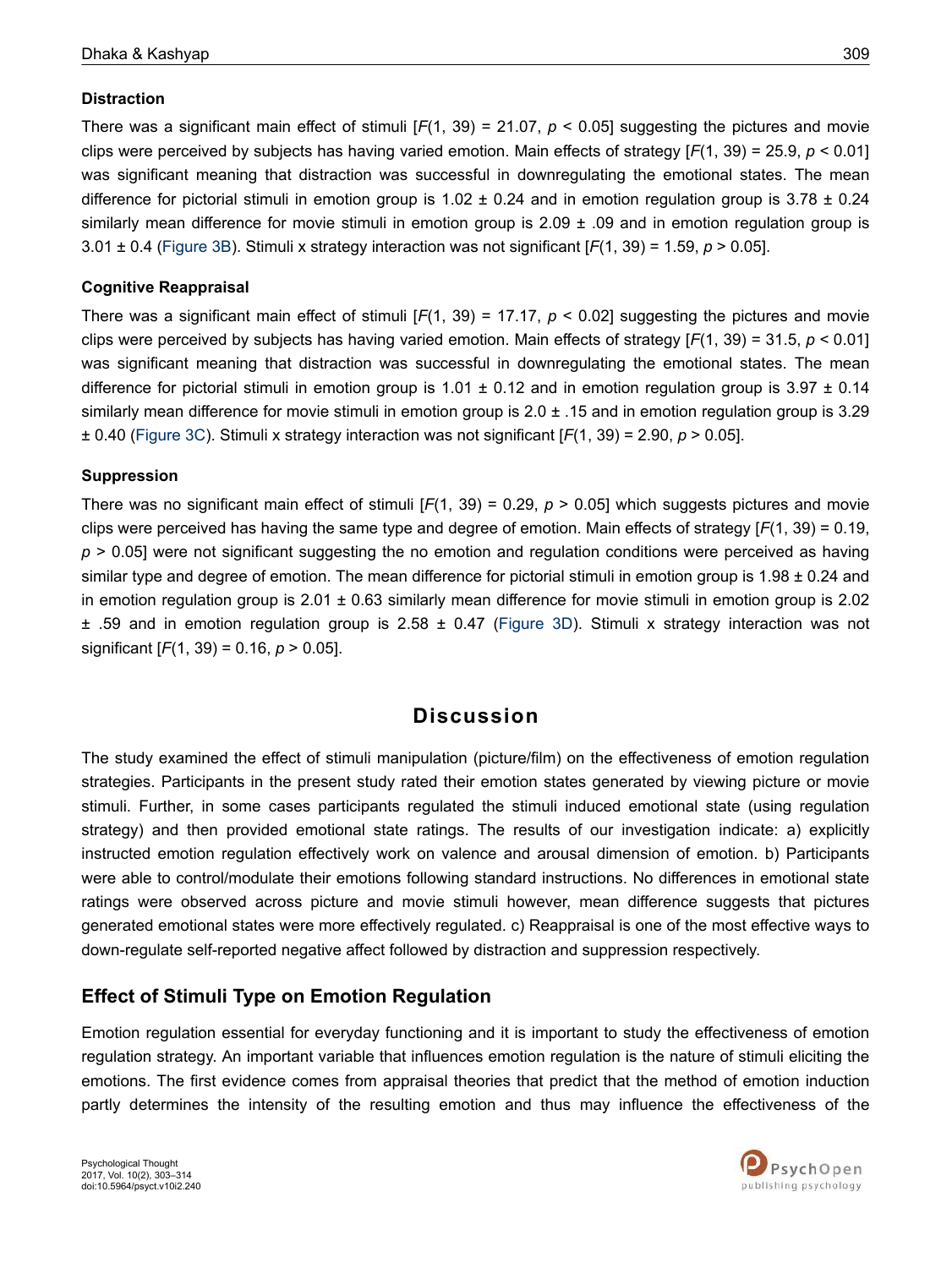regulation (Zanna & Fazio, 1982). A number of studies used a variety of stimuli pictures (Lang, Bradley, & Cuthbert, 2005), film (Gross & Levenson, 1995), music (Västfjäll, 2001), verbal or written stimuli (Kenealy, 1986), reflections of experience (Lerner & Keltner, 2001), failure feedback (Kirschbaum, Pirke, & Hellhammer, 1993) and showed that effectiveness of emotion regulation is influenced by nature of stimuli. Our results suggest that the film clips were clearly less effective than picture in effective modulation of negative emotions by extrinsic emotion regulation strategies. This corresponds to the finding, that negative film clips led to lower emotional effectiveness than negative picture on both valance and arousal dimension. These findings are consistent with previous studies that report that participants were better at regulating their emotional responses to pictures than films or other types of emotion induction method (Webb, Miles, & Sheeran, 2012).

One possible reason for ineffectiveness of the films in the present can be attributed to the length of the movie used. Films stories evolve over time with the climax usually towards the end (Bartolini, 2011; Gross & Levenson, 1995; Hewig et al., 2005). Single shots of short duration of film clips can also generate emotional states however, the emotional power of such states is always questionable. Recent findings suggest length of film clips effect positively and negatively valence emotion ratings (Bartolini, 2011; Gross & Levenson, 1995: average length 151 s; Hewig et al., 2005: average length 113 s; Bartolini, 2011: average length 206 s). Another possible reason for the superior regulation by picture can be the novelty of the stimuli. Most clips used in this research and others are part of Hollywood films. There are always chances that the subject might have already seen the film and thus clips on terms of familiarity do not evoke desired emotional states. Pictures on the other hand can be both familiar and unfamiliar and thus on account of novelty stands better chances of emotion elicitation. In a meta-analysis review by Webb et al. (2012) it was reported that all emotion elicitation methods have a key dimension of personal relevance on which these methods differ. Pictures are more self-relevant than videos/movie stimuli. These results when applied to the results of the present study would mean that, as pictures were more real than films as films were thought of as depicting fictitious stories. A recent study by Uhrig et al. (2016), found that film clips were less effective than pictorial stimuli in producing the corresponding emotional state and were less arousing.

Despite all these findings, it is still unclear how the effectiveness of emotion regulation is mediated by other factors such as nature of the focal emotion, specificity of the emotion induction and underlying neural process need to be explored in future research. More work from various aspects and different technological approaches are needed to understand the role of emotion induction method as a moderating factor on effectiveness of emotion regulation.

### **Type of Emotion Regulation Strategies**

The result of the present study reports no difference among regulation strategies on the arousal dimension, however for the valence dimension cognitive reappraisal and distraction strategies marked difference in subjective ratings in comparison no regulation (view) strategy. This would mean that none of the regulation strategies effectively downregulation arousal states when compared to no regulation (view). The same strategy comparisons on the valence dimension report effective downregulation of emotion states by cognitive reappraisal and distraction. The results of our study are in line with previous findings, which showed antecedent focused emotion regulation strategies to be superior strategy (Gross, 2002). Avoidance of an emotional situation reduces behavioural expression of emotions without causing significant changes in the subjective expression (Gross & Levenson, 1993). Gross and Levenson (1993) reported that supressing the physiological

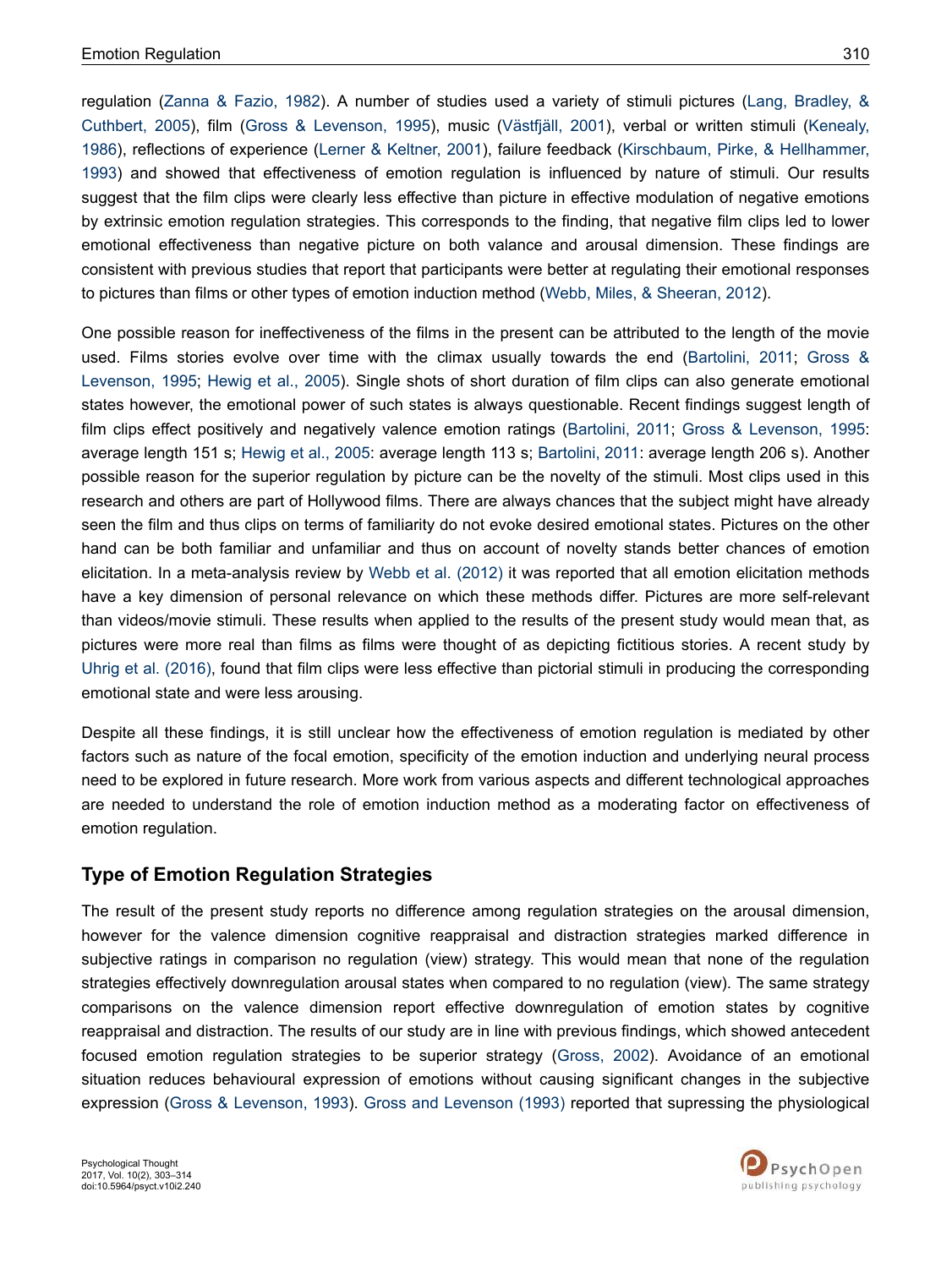reactions caused by emotional states will be often harmful to the health. Reframing the meaning of emotional situations, involve handling the emotional states as professional with minimal involvement (Gross, 1998a, 2002). As compared to suppression, reappraisal reduces self-reported negative feelings and alleviates physiological responses to emotion causing events (Jamieson, Nock, & Mendes, 2012; Ochsner, Bunge, Gross, & Gabrieli, 2002). Reappraisal lead to more positive emotional experiences (Gross & John, 2003) and very few psychopathological cases (Aldao, Nolen-Hoeksema, & Schweizer, 2010). Prior work comparing the effectiveness of emotional regulation strategies for negative events report mixed results. Our results showed that cognitive reappraisal strategy is most effective to reduce risk aversive behaviour in comparison to distraction and other strategies. Some study reported that both strategies effectively down-regulating emotions (Sheppes & Meiran, 2007; Strauss, Ossenfort, & Whearty, 2016). Totterdell and Parkinson (1999) found that reappraisal as compared to distraction was a more effective emotion regulation strategy a finding that in line with our results which report cognitive appraisal to be a more effective regulating strategy (Kross & Ayduk, 2008). Overall, our findings are in line with previous work in this area that suggest reappraisal as a more effective in downregulating self-reported negative affect and minimize risk-taking behaviour. The present findings support the findings of Sheppes et al. (2011) that reports low intensity-negative situations promoting the use of reappraisal over distraction (Sheppes, Scheibe, Suri, & Gross, 2011).

The present study had several limitations. One major limitations of the study was using older set of films (developed by Rottenberg et al., 2007 and Gross & Levenson, 1995). As a remedy to this problem, future study can use an updated, validated set of film clips that reliably elicit discrete and intense emotional states. A second potential limitation of this study concerns the exclusivity of explicit measures used. We believe that the stimuli used in the present study elicited autonomic and cortical responses in addition to the rating response (Bradley, Codispoti, Sabatinelli, & Lang, 2001; Walla, Brenner, & Koller, 2011). The scope of the present concerns only behavioural response, we therefore suggest that future studies should make use of the autonomic and cortical data to evaluate the effectiveness of emotion regulation strategies.

Future studies can test the findings of our study on varied populations. Inclusion of various demographic variables (age group, socioeconomic status, education level) will enhance the scope of the present research and improve its generalizability.

#### **Funding**

The authors have no funding to report.

#### **Competing Interests**

The authors have declared that no competing interests exist.

#### **Acknowledgments**

The authors have no support to report.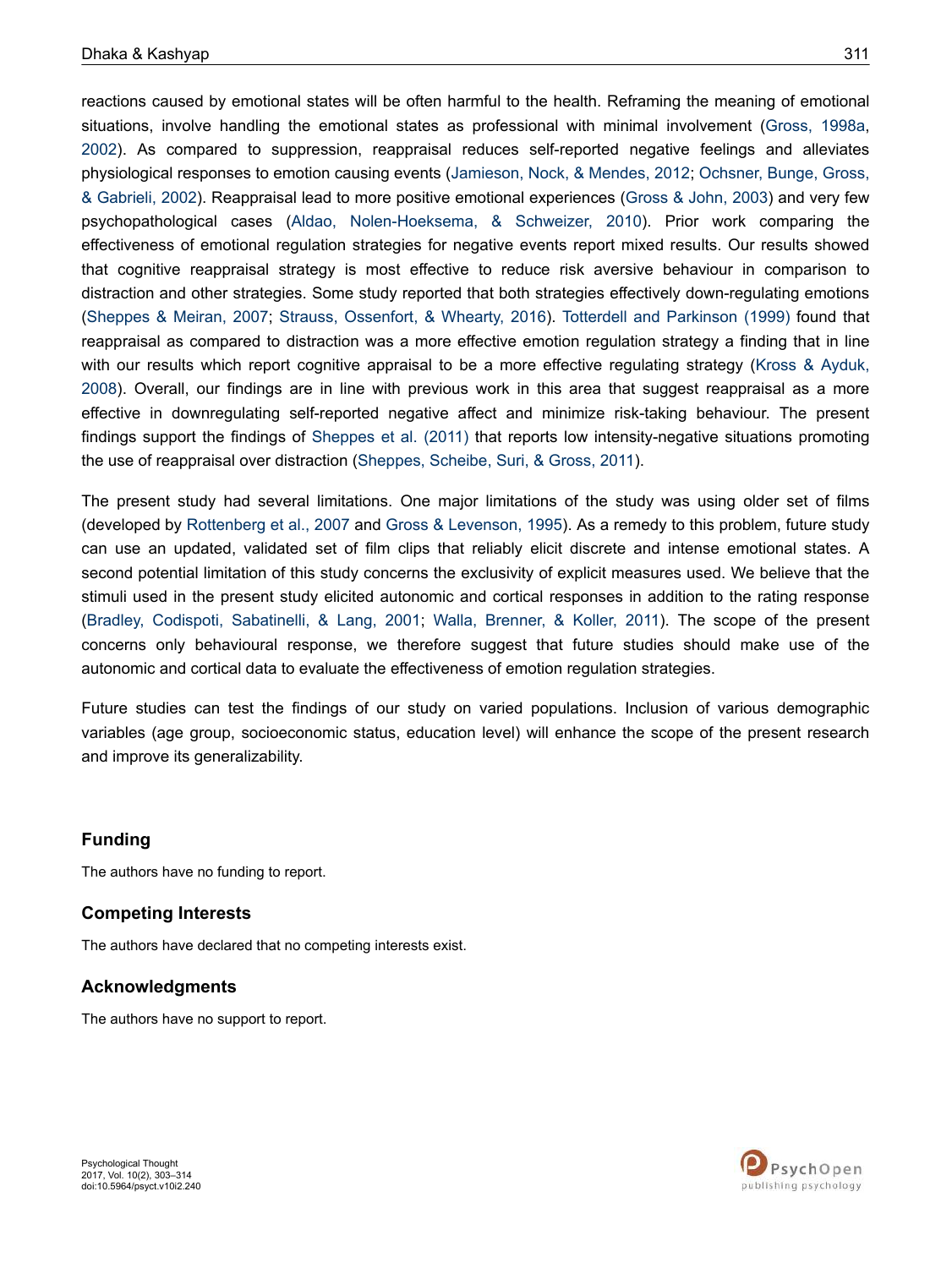### **References**

- Aldao, A., Nolen-Hoeksema, S., & Schweizer, S. (2010). Emotion regulation strategies across psychopathology: A metaanalytic review. *Clinical Psychology Review, 30*, 217-237. doi:10.1016/j.cpr.2009.11.004
- Bartolini, E. E. (2011). *Eliciting emotion with film: Development of a stimulus set* (Unpublished honors thesis). Wesleyan University, Middletown, CT, USA.
- Bradley, M. M., Codispoti, M., Sabatinelli, D., & Lang, P. J. (2001). Emotion and motivation II: Sex differences in picture processing. *Emotion, 1*(3), 300-319. doi:10.1037/1528-3542.1.3.300
- Carlson, J. G., & Hatfield, E. (1992). *Psychology of emotion*. Fort Worth, TX, USA: Harcourt, Brace, Jovanovich.
- Gross, J. J. (2002). Emotion regulation: Affective, cognitive, and social consequences. *Psychophysiology, 39*(3), 281-291. doi:10.1017/S0048577201393198
- Gross, J. J. (1998a). The emerging field of emotion regulation: An integrative review. *Review of General Psychology, 2*(3), 271-299. doi:10.1037/1089-2680.2.3.271
- Gross, J. J. (1998b). Antecedent-and response-focused emotion regulation: Divergent consequences for experience, expression, and physiology. *Journal of Personality and Social Psychology, 74*(1), 224-237. doi:10.1037/0022-3514.74.1.224
- Gross, J. J., & John, O. P. (2003). Individual differences in two emotion regulation processes: Implications for affect, relationships, and well-being. *Journal of Personality and Social Psychology, 85*(2), 348-362. doi:10.1037/0022-3514.85.2.348
- Gross, J. J., & Levenson, R. W. (1993). Emotional suppression: Physiology, self-report, and expressive behavior. *Journal of Personality and Social Psychology, 64*(6), 970-986. doi:10.1037/0022-3514.64.6.970
- Gross, J. J., & Levenson, R. W. (1995). Emotion elicitation using films. *Cognition and Emotion, 9*(1), 87-108. doi:10.1080/02699939508408966
- Gross, J. J., & Feldman Barrett, L. (2011). Emotion generation and emotion regulation: One or two depends on your point of view. *Emotion Review, 3*(1), 8-16. doi:10.1177/1754073910380974
- Hewig, J., Hagemann, D., Seifert, J., Gollwitzer, M., Naumann, E., & Bartussek, D. (2005). A revised film set for the induction of basic emotions. *Cognition and Emotion, 19*, 1095-1109. doi:10.1080/02699930541000084
- Jamieson, J. P., Nock, M. K., & Mendes, W. B. (2012). Mind over matter: Reappraising arousal improves cardiovascular and cognitive responses to stress. *Journal of Experimental Psychology: General, 141*(3), 417-422. doi:10.1037/a0025719
- Julien, E., & Over, R. (1988). Male sexual arousal across five modes of erotic stimulation. *Archives of Sexual Behavior, 17*(2), 131-143. doi:10.1007/BF01542663
- Kenealy, P. M. (1986). The Velten mood induction procedure: A methodological review. *Motivation and Emotion, 10*(4), 315-335. doi:10.1007/BF00992107
- Kirschbaum, C., Pirke, K.-M., & Hellhammer, D. H. (1993). The 'Trier Social Stress Test' A tool for investigating psychobiological stress responses in a laboratory setting. *Neuropsychobiology, 28*(1-2), 76-81. doi:10.1159/000119004

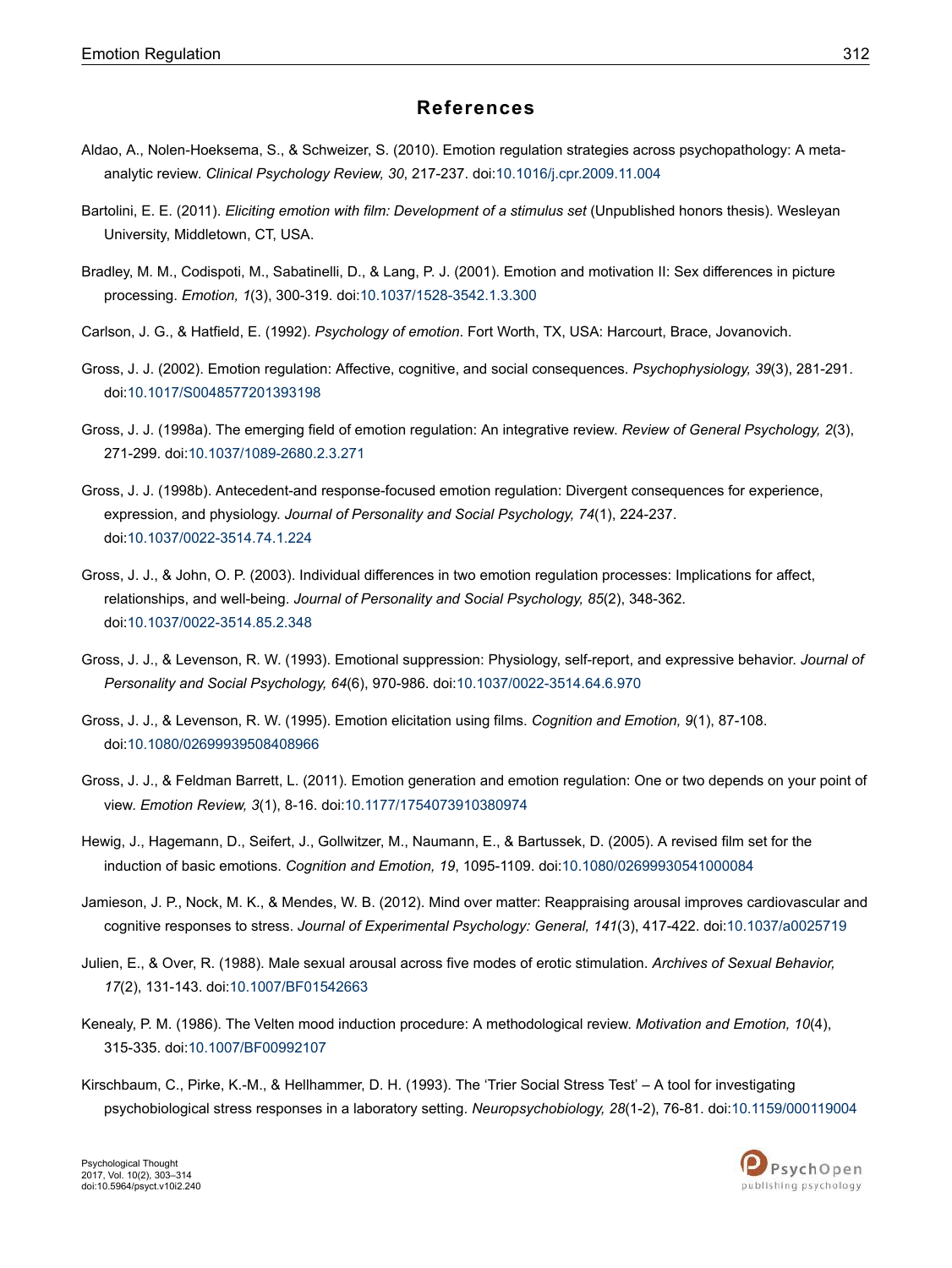- Koole, S. L. (2009). The psychology of emotion regulation: An integrative review. *Cognition and Emotion, 23*(1), 4-41. doi:10.1080/02699930802619031
- Kross, E., & Ayduk, O. (2008). Facilitating adaptive emotional analysis: Distinguishing distanced-analysis of depressive experiences from immersed-analysis and distraction. *Personality and Social Psychology Bulletin, 34*(7), 924-938. doi:10.1177/0146167208315938
- Lang, P. J., Bradley, M. M., & Cuthbert, B. N. (2005). *International Affective Picture System (IAPS): Affective ratings of pictures and instruction manual* (Technical Report A-6). Gainesville, FL, USA: University of Florida.
- Lench, H. C., Flores, S. A., & Bench, S. W. (2011). Discrete emotions predict changes in cognition, judgment, experience, behavior, and physiology: A meta-analysis of experimental emotion elicitations. *Psychological Bulletin, 137*(5), 834-855. doi:10.1037/a0024244
- Lerner, J. S., & Keltner, D. (2001). Fear, anger, and risk. *Journal of Personality and Social Psychology, 81*(1), 146-159. doi:10.1037/0022-3514.81.1.146
- Ochsner, K. N., Bunge, S. A., Gross, J. J., & Gabrieli, J. D. (2002). Rethinking feelings: An FMRI study of the cognitive regulation of emotion. *Journal of Cognitive Neuroscience, 14*(8), 1215-1229. doi:10.1162/089892902760807212
- Rottenberg, J., Ray, R. D., & Gross, J. J. (2007). Emotion elicitation using films. In J. A. Coan & J. J. B. Allen (Eds.), *Handbook of emotion elicitation and assessment* (pp. 9-28). New York, NY, USA: Oxford University Press.
- Salas, C. E., Radovic, D., & Turnbull, O. H. (2012). Inside-out: Comparing internally generated and externally generated basic emotions. *Emotion, 12*(3), 568-578. doi:10.1037/a0025811
- Schaefer, A., Nils, F., Sanchez, X., & Philippot, P. (2010). Assessing the effectiveness of a large database of emotioneliciting films: A new tool for emotion researchers. *Cognition and Emotion, 24*(7), 1153-1172. doi:10.1080/02699930903274322
- Sheppes, G., & Meiran, N. (2007). Better late than never? On the dynamics of online regulation of sadness using distraction and cognitive reappraisal. *Personality and Social Psychology Bulletin, 33*(11), 1518-1532. doi:10.1177/0146167207305537
- Sheppes, G., Scheibe, S., Suri, G., & Gross, J. J. (2011). Emotion-regulation choice. *Psychological Science, 22*(11), 1391-1396. doi:10.1177/0956797611418350
- Strauss, G. P., Ossenfort, K. L., & Whearty, K. M. (2016). Reappraisal and distraction emotion regulation strategies are associated with distinct patterns of visual attention and differing levels of cognitive demand. *PLOS ONE, 11*(11), Article e0162290. doi:10.1371/journal.pone.0162290
- Totterdell, P., & Parkinson, B. (1999). Use and effectiveness of self-regulation strategies for improving mood in a group of trainee teachers. *Journal of Occupational Health Psychology, 4*(3), 219-232. doi:10.1037/1076-8998.4.3.219
- Uhrig, M. K., Trautmann, N., Baumgärtner, U., Treede, R.-D., Henrich, F., Hiller, W., & Marschall, S. (2016). Emotion elicitation: A comparison of pictures and films. *Frontiers in Psychology, 7*, Article 180. doi:10.3389/fpsyg.2016.00180
- Västfjäll, D. (2001). Emotion induction through music: A review of the musical mood induction procedure. *Musicae Scientiae, 5*(1\_suppl), 173-211. doi:10.1177/10298649020050S107